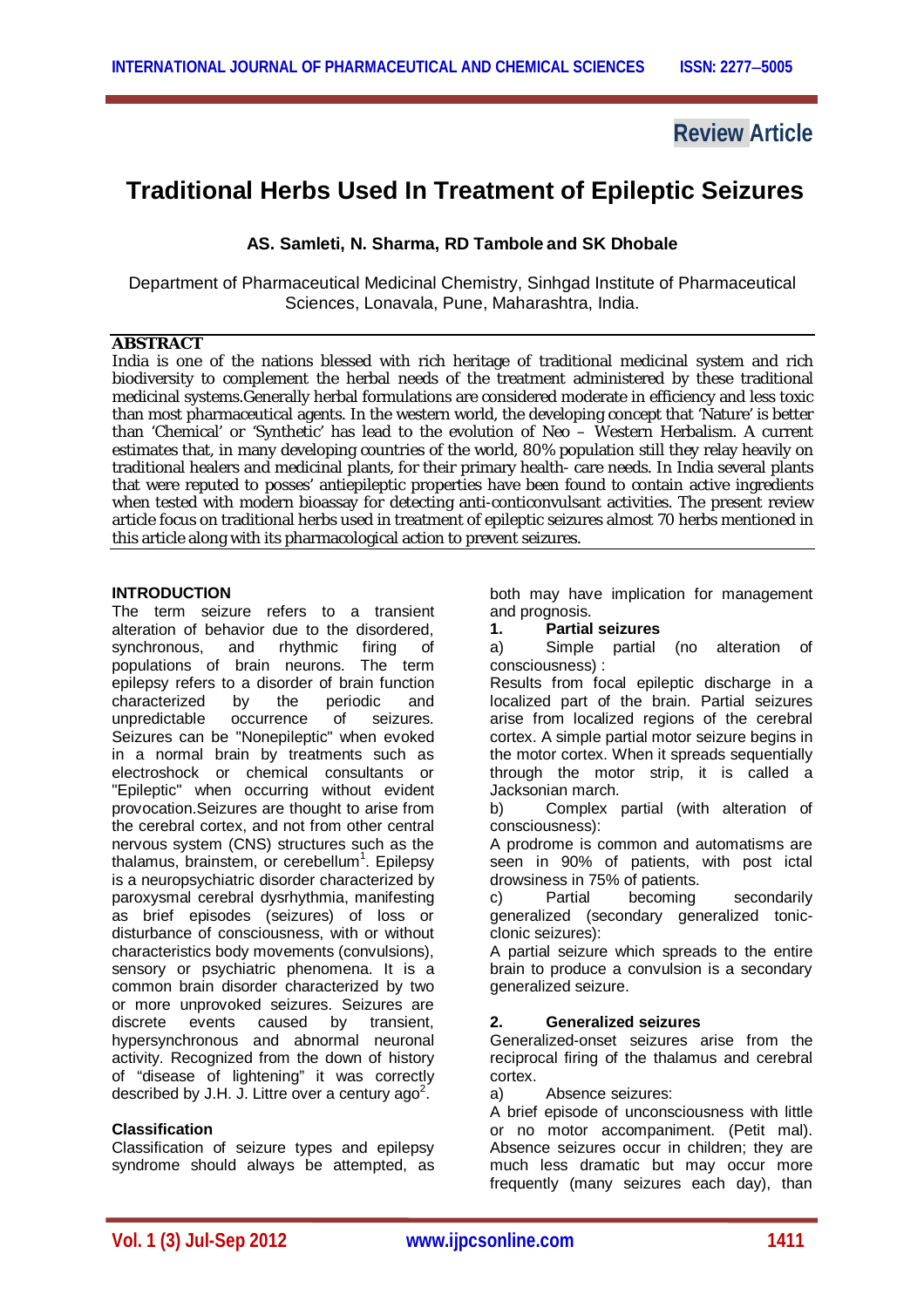#### tonic-clonic seizures. The patient abruptly ceases whatever he or she was doing, sometimes stopping speaking in midsentence, and stares vacantly for a few seconds

- b) Myoclonic seizure:
- Usually single, sudden, uncontrollable jerks.
- c) Clonic seizure
- d) Tonic seizure
- e) Tonic-clonic seizure

An epileptic attack in which there is loss of consciousness and generalized tonic then clonic muscle contractions. A tonic-clonic seizure consists of an initial strong contraction of the whole musculature, causing a rigid extensor spasm. Respiration stops and defecation, micturition and salivation often occur. This tonic phase lasts for about 1 minute and is followed by a series of violent, synchronous jerks, which gradually dies out in 2-4 minutes. s tonic phase lasts for about 1 minute and is followed by a series of violent, synchronous jerks, which gradually dies out in 2-4 minutes.

f) Atonic seizure:

An attack in which there is generalized loss of muscle tone, and the patient falls down. Consciousness is not lost.

#### **Causes and risk factor**

There may be a clear precipitating cause, e.g.<br>
inadequate sleep, alcohol abuse or inadequate sleep, alcohol abuse or medications such as tricyclic antidepressants, which lower the seizure threshold.

#### **Possible seizure related symptoms include**

 $\triangleright$  Sudden falls<br> $\triangleright$  Involuntary is

 Involuntary jerky movements of limbs whilst awake

 $\geq$  Blank spells<br> $\geq$  Unexplained

 Unexplained incontinence of urine with loss of awareness, or in sleep

 $\triangleright$  Odd events occurring in sleep, e.g. fall from bed, jerky movements, automatisms

 $\triangleright$  Episodes of confused behavior with impaired awareness

- $\triangleright$  Possible simple partial seizures
- $\triangleright$  Epigastric fullness sensation<br>  $\triangleright$  Deja vu
- > Deja vu<br>> Premon
- $\triangleright$  Premonition<br>  $\triangleright$  Elation, depr
- $\triangleright$  Elation, depression<br>  $\triangleright$  De-personalisation.

De-personalisation, derealisation

 $\triangleright$  Inability to understand or express language (written or spoken)

 $\triangleright$  Loss of memory, disorientation

 $\triangleright$  Olfactory, gustatory, visual, auditory hallucinations<br>
Focal

 Focal motor or somatosensory deficit, or positive symptoms (jerking, tingling).

**Mechanism of action of antiepileptic drugs Three main mechanisms appear to be important in the action of antiepileptic drugs** 

- $\geq$  Enhancement of GABA action<br> $\geq$  Inhibition of sodium channel fu
- $\triangleright$  Inhibition of sodium channel function<br> $\triangleright$  Inhibition of calcium channel blocker
- Inhibition of calcium channel blocker

| S.No.          | Category                   | <b>Drugs</b>                      | <b>Mechanism of Action</b>                                    | Side effects                                                             |
|----------------|----------------------------|-----------------------------------|---------------------------------------------------------------|--------------------------------------------------------------------------|
|                | <b>Barbiturates</b>        | Phenobarbitone                    | Prolongation of inhibitory action<br>of GABA - A              | Tolerance, dependence                                                    |
| 2              | Deoxybarbiturates          | Primidone                         | Prolongation of inhibitory action<br>of GABA - A              | Anemia, Psychotic reactions                                              |
| 3              | Hydantoins                 | Phenytoin                         | Inactivation of voltage activated<br>Na <sup>+</sup> channels | Osteoporosis,<br>gumhypertrophy, hirsutism,<br>foetal hydantoin syndrome |
| 4              | Iminostilbene              | Carbamazepine,<br>Oxycarbazepine  | Prolongation of sodium channel<br>inactivation                | Agranulocytosis, lupus<br>syndrome, hepatotoxicity                       |
| 5              | Succinimides               | Ethosuximide                      | Inhibition of $T -$ type of $Ca^{++}$<br>current              | Agitation, blood dyscrasias                                              |
| 6              | Aliphatic carboxylic acid  | Valproic acid                     | Prolongation of inhibitory action<br>of $GABA - A$ .          | Alopecia, polycystic ovarian<br>disease in young girls                   |
| $\overline{7}$ | Benzodiazepine             | Diazepam, Clonazepam,<br>Clobazam | Fascilitate the CI channel<br>opening                         | Insomnia, Psychomotor<br>retardation                                     |
| 8              | Phenyltriazine             | Lamotrizine                       | Inactivation of voltage activated<br>Na <sup>+</sup> channels | Ataxia, Diplopia                                                         |
| 9              | Cyclic GABA<br>Derivatives | Gabapentin                        | Increase GABA - A release                                     | Sedation, triedness                                                      |
| 10             | Newer drugs                | Vigabatrin                        | Inhibition GABA transaminase                                  | Psychosis                                                                |
| 11             |                            | Topiramate                        | Prolongation of inhibitory action<br>of GABA - A.             | Word finding difficulties, renal<br>stone                                |
| 12             |                            | Tiagabine                         | Inhibition GABA transporter GAT                               | Nervousness, abdominal pain                                              |
| 13             |                            | Levetriacetam                     | Binding affinity to synaptic<br>vesicle protein SVZA          | Somnolence                                                               |
| 14             |                            | Zonisamide                        | Inhibition of $T$ - type of $Ca^{++}$<br>current              | Somnolence, Renal Caliculi                                               |

**Table 1:**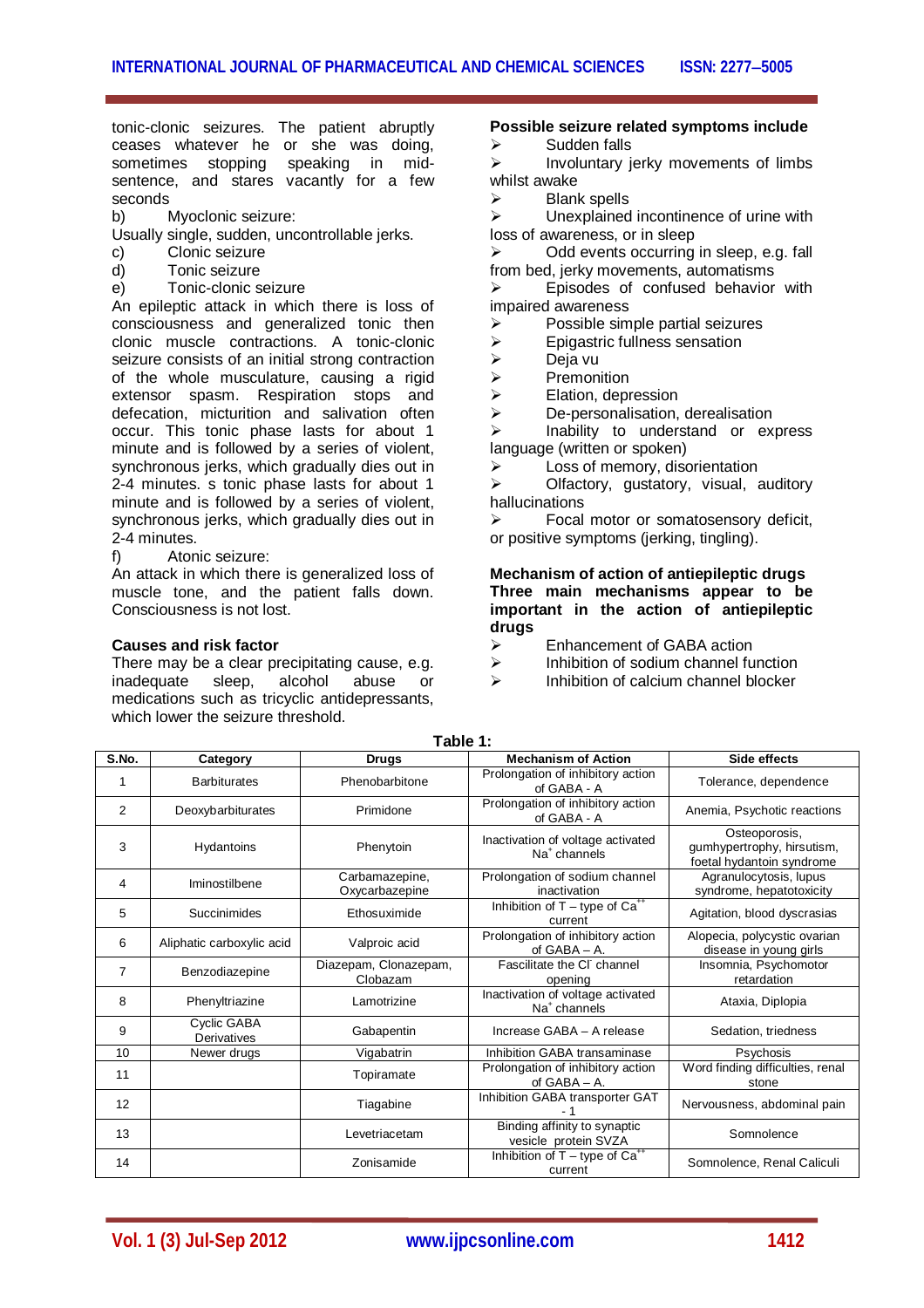#### **Herbal Anti-convulsant agents**

Although many medicinal plants have been used in the effective treatment and / or management of epilepsy in India, only a few of the Indian folk medicinal plant have been examined scientifically for their medicinal values.The core aim of this project is to review, pharmacotherapeutic acting agents used in traditional folk medicines. Some of the Indian medicinal plants like *Withania somnifera* (Ashwaganda), *Delphinium denudatum* (Jadawar), (Brahmi), *Acorus calamus* (Vaca), *Butea monosperma* (Palash), *Mimosa pudica* (Chuimui), *Cuminumcyminum* (Zira), *Emblicaofficinalis* (Amla), *Bacopamonnieri* (Brahmi), *Albizzia lebbeck* (Siris), *Rauwolfia serpentina* (Sarpgandha), *Ocimum sanctum* (Tulsi), *Nardostachysjatamansi* (Jatamansi), *Valerianaofficinalis* (Common valerian), *Panax ginseng* (annag), *panaxquinquifolium* (American ginseng), *Cassia sophera* (Kasaunda), *Ocimum gratissimum* (Ban tulsi), *Hypericumperforatum Matricariachammomila* (Sutagul), *Annona muricata* (Mamphal), *Moringaoleifera* (Sahjan); that are frequently used as antiepileptic remedies in Indian folk medicines, are included in this heading.

In India many plants have been used from years, for the prevention and treatment of epilepsy. About 137 such Indian plants have been included in this literature with the hope that better medicines may be developed, in future, for the treatment of Epilepsy. In this heading, the vernacular names (in Hindi) of the plants, their morphological parts commonly used in Indian medicinal system as antiepileptic and / or anticonvulsant remedies and their geographical distribution in India, are summarized.The present study is aimed at providing data on the ethnobotanical and ethnomedicinal applications of plants used as anticonvulsant. Attempt is made to also provide the most acceptable scientific and local names for the various species. This information is further intended to contribute in the documentation and provision of accurate record of indigenous knowledge, distribution and chemical constituent of these plants, and their subsequent integration in the efforts towards the plant parts and their activity in models.Information on ethnomedicinal applications, of the plant<br>species used as anticonvulsant are species used as anticonvulsant are inadequate or completely lacking.The data on the correct identification including common botanical and local names, distribution, plant parts used their chemical constituents and their anticonvulsant activities are summarized in Table.

| S.No           | <b>BOTANICAL</b><br><b>NAME</b> | <b>VERNACULAR</b><br><b>NAME(HINDI)</b> | <b>CHEMICAL</b><br><b>CONSTITUENTS</b>                                             | <b>REFERENCES</b>                                                       |
|----------------|---------------------------------|-----------------------------------------|------------------------------------------------------------------------------------|-------------------------------------------------------------------------|
| 1              | Acorus calamus                  | <b>Bach</b>                             | Asarone, $\beta$ -asarone                                                          | Sharma et al., 1961;<br>Muherjee et al., 2007;<br>Gupta , et al., 2004. |
| $\mathcal{P}$  | Adhatoda<br>zeylanica           | Arusa ,rakas                            | Vasicine<br>vasicinone, vasicinine (alkalo<br>ids)                                 | Sharma et al., 2000.                                                    |
| $\overline{3}$ | Aegle marmelos                  | Bel                                     | Marmelosin(impertorin)and<br>essential oils                                        | Kritikar et al.1999.                                                    |
| 4              | Albizzia lebbeck                | <b>Siris</b>                            | Sapogenin - echinocystic<br>acid                                                   | Gupta et al., 2004.                                                     |
| 5              | Allium cepa                     | Pyaj                                    | Allin, allylpropyl-disulphide.                                                     | Sharma et al., 2004                                                     |
| 6              | Allium sativum                  | Lahasun                                 | Scordinine A, A <sub>1</sub> , A2 & B,<br>dialyldisulphide, diallyltrisulp<br>hide | Sharma et al., 2004.                                                    |
| $\overline{7}$ | Anacylus<br>pyrethrum           | Akarkra                                 | Alkaloids-pyrethrin<br>.essential oils                                             | Kapoor et al., 2005.                                                    |
| 8              | Annona<br>squamosa              | Seetaphal                               | Aetogenins such as<br>squamocin ,squamostatin -A                                   | Saluja et al., 1994.                                                    |
| 9              | Apiumgraveolens                 | Ajmoda, ajmod                           | Anthoxanthine glycosides -<br>graveobioside A.                                     | Mario et al., 1997.                                                     |
| 10             | Asaramhimalicum                 |                                         | Methyleugenol                                                                      | Rastogi et al., 1990-<br>1994.                                          |
| 11             | Bacopamonnieri                  | Mandukparni, brahmi                     | Saponins-hersaponin<br>bacoside A & B.                                             | Ganguly et al, 1967                                                     |
| 12             | Benin casa<br>hispida           | Golkaddu                                | Protein ,carbohydrates<br>mineral matter                                           | Kapoor, et al., 2005.                                                   |
| 13             | Boerhaviadiffusa                | Biskhfra, sunt                          | Punarvoside, rotenoids and<br>lignanas                                             | Sharma et al., 2000.                                                    |
| 14             | <b>Borassusflablellife</b><br>r | Tad                                     | Galactomannans                                                                     | Gupta et al., 2004.                                                     |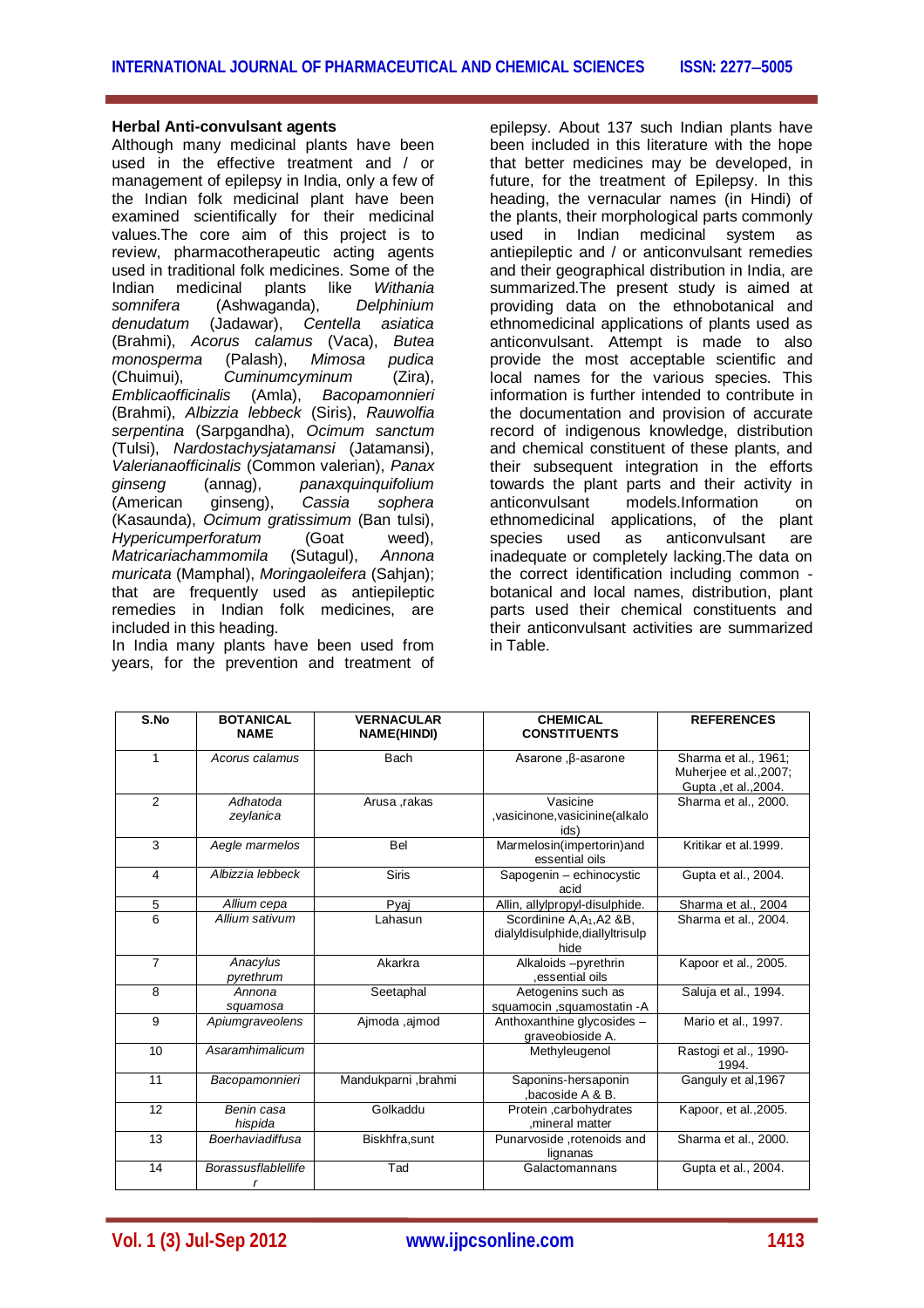# **INTERNATIONAL JOURNAL OF PHARMACEUTICAL AND CHEMICAL SCIENCES ISSN: 2277-5005**

| 15 | Bupleurumflacatu<br>m       | Saiko                     | Saikosaponins                                                    | Palker et al., 1984.                          |
|----|-----------------------------|---------------------------|------------------------------------------------------------------|-----------------------------------------------|
| 16 | Butea<br>monasperma         | Palas, dhak               | Palasonin, aleurilic and fatty<br>acids                          | Sharma et al., 2000.                          |
| 17 | Calophyllumelatu<br>m       |                           | Calophyllolide                                                   | Rastogi et al., 1970-<br>1979.                |
| 18 | Cannabanis<br>sativa        |                           | cannabidiol                                                      | Rastogi, et al., 1980-<br>1984.               |
| 19 | Careyaarborea               | Kumbhi                    | Lubeol, α-spinasterol, α-<br>spinasterone                        | Sharma et al., 2004.                          |
| 20 | Carthamustinctori<br>us     | Kusum                     | Myristoleo-linolein<br>,palmitooleolinolein                      | Rastogi et al., 1985-<br>1989.                |
| 21 | Carumcarvi                  | ÷                         | $\alpha$ , $\beta$ - epoxy carvone                               | Almedia et al., 2008.                         |
| 22 | Cassia<br>occidentalis      |                           | Chrysophanic acid                                                | Rastogi et al., 1970-<br>1979.                |
| 23 | Catharanthuspusil<br>lus    |                           | Vindoline, dimethoxyvindolin<br>е                                | Sharma et al., 2004.                          |
| 24 | Cedrusdeeodra               | Debdar, deyodra           | Dihydromyricetin<br>,cedrine,deodorin.                           | Sharma et al., 2005.                          |
| 25 | Celastrruspanicul<br>atus   | Malkangani                | Malkanguninpaniculatadiol,                                       | Gaitonde et al., 1957                         |
| 26 | Commiphorawight<br>İİ       | Guggul                    | Quercetin , guggulsterols-<br>1,2,3                              | Sharma et al., 2005.                          |
| 27 | Convolvulus<br>prostratus   | Shankhapushpi             | Microphylicacid, shankhpush<br>pine                              | Sharma et al., 2005.                          |
| 28 | Crocus sativus              | Kesar                     | Crocin , crocetin, picrocrocin                                   | Hosseinzadeh et al,<br>2002.                  |
| 29 | Curcuma longa               | haldi                     | Curcuminoids(6%),<br>essential oils(2-1%)                        | Bharal et al, 2008                            |
| 30 | Cymbopogonmart<br>inii      | Gandharel ,rusaghas,rolis | Carvone, palmrosal oil, α-<br>pinene                             | Quintans et al, 2008                          |
| 31 | Cynodondactylon             | Dub, dub grass            | Triterpinoids, alkaloids-<br>ergonovine,                         | Pal et al., 2008;                             |
| 32 | Cyporusrotundus             | Motha                     | Sesquiterpeneketones(must<br>akone), pinene, cineol              | Sharma et al., 2005.                          |
| 33 | Delphinium<br>denudatum     |                           | Diterpenoid alkaloid-<br>brumonine; lycaconitine, delv<br>estine | Rastogi et al., 1985-<br>1989.                |
| 24 | Desmodiumtrifloru<br>m      |                           | Hyphorine, trigonelline                                          | Rastogi et al., 1970-<br>1979.                |
| 35 | Digitalis lanata            |                           | Digoxin                                                          | Rastogi et al., 1990-<br>1994.                |
| 36 | Erythrinavariegata          | Dadap ,pharhod            | Isoquinoline alkaloids                                           | Jesupillai et al.                             |
| 37 | Fumaria indica              | Pitparpara                | Aldumidiceine, (-)aldumine,                                      | Sharma et al., 2005                           |
| 38 | Glycyrrhiza glabra          | Mullhatti , mulethi       | Glycyrrhizine , liquiritigenin                                   | Ambawade et al, 2002                          |
| 39 | Gossypumherbac              |                           | Polysaccharides                                                  |                                               |
|    |                             | Kapas,rui                 |                                                                  | Sharma et al., 2005.                          |
|    | eum                         |                           | ,glycoproteins                                                   |                                               |
| 40 | Hedesmusindicus             | Salsa, kapooree           | Desinine and rutin,                                              | Sharma et al., 2000.                          |
| 41 | Hisbiscus rosa              | Jasut, gurhal             | Traxcryl acetate                                                 | Sharma et al., 2002;                          |
|    | sinensis                    |                           | hentriacontane,                                                  | Kasture et al., 2000.                         |
| 42 | Indigoferatinctoria         | Nili                      | Galactomannan                                                    | Sharma et al., 2004.                          |
| 43 | Melilotusofficinalis        |                           | Coumarin                                                         | Rastogi et al., 1970-                         |
|    |                             |                           |                                                                  | 1979.                                         |
| 44 | Morus alba                  |                           | Root bark                                                        | Rastogi et al., 1970-<br>1979.                |
| 45 | Myristica fragrans          | Jaiphal ,jayphal          | Safrole<br>, eugenol, elemicin, trymyristic<br>ın                | Sonavane et al, 2002;<br>Sharma et al., 2002. |
| 46 | Nardostachysgran<br>diflora | Balchar ,jatamansi        | Jatamols A &B,jatamansic<br>acid                                 | Vidya et al., 2005                            |
| 47 | Nelumbonucifera             | Kamal                     | Nuciferine ,nelumboside                                          | Sharma et al., 2002.                          |
| 48 | Nerium oleander             |                           | Cardenolidestriolides<br>,biosides.                              | Rastogi et al., 1990-<br>1994.                |
| 49 | Nigella sativa              |                           | Thymoquinone                                                     | Hosseinzadeh et al,<br>2004                   |
| 50 | Ocimum<br>gratissimum       | Ban tulsi, ram tulsi      | Eugenol, cineole                                                 | Freire et al., 2003.                          |
| 51 | Ocimum<br>sancatum          | Tulsi                     |                                                                  | Jaggi et al., 2003.                           |
| 52 | Opuntia vulgaris            |                           | Saponins                                                         | Pal et al, 2005.                              |
| 53 | Pandanusfescicul<br>aris    | Kewda, kewra              | Essential oils like cineol and                                   | Sharma et al., 2005.                          |
| 54 | Papaversomniferu            |                           | Morphine                                                         | Rastogi et al., 1980-                         |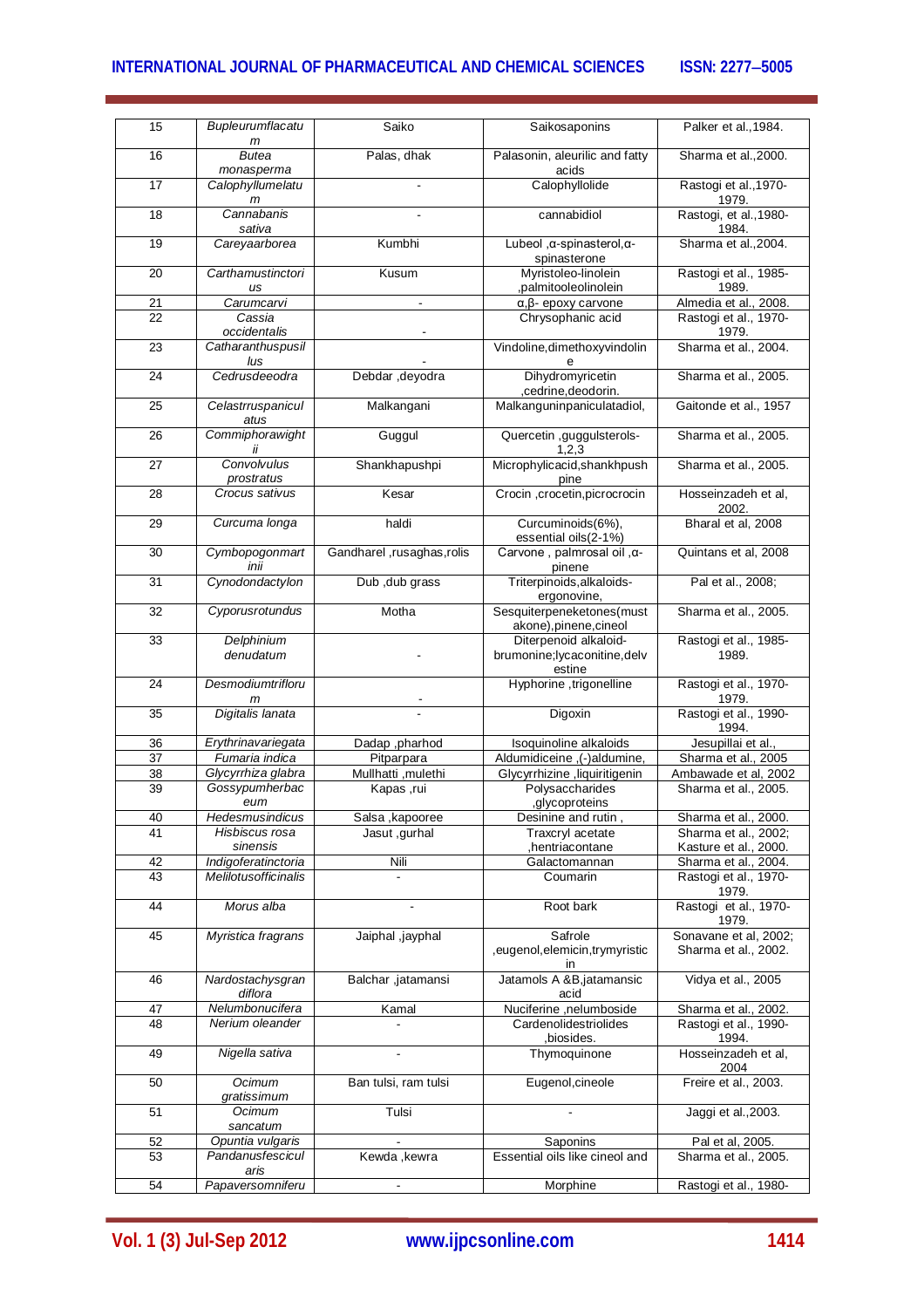# **INTERNATIONAL JOURNAL OF PHARMACEUTICAL AND CHEMICAL SCIENCES ISSN: 22775005**

|    | m                              |                        |                                                | 1984.                   |
|----|--------------------------------|------------------------|------------------------------------------------|-------------------------|
|    |                                |                        |                                                |                         |
| 55 | Pinusrxburghii                 | Salla, chir            | Sesquiterpenes, flavanoids-<br>pinosylvin      | Sharma et al., 2004.    |
| 56 | Piper longum                   | Pipli, pipal           | Piperlonumine and<br>piperlonuminine, piperine | Sharma et<br>al., 2005  |
| 57 | Psidiumguajava                 | Amrod                  | Sesquiguavaene                                 | Sharma et al., 2004.    |
|    |                                |                        | ,triterpeniods,jacoumaric                      |                         |
|    |                                |                        | acid                                           |                         |
| 58 | Psoraleacarylifolia            | Bakchi, babchi         | Psoralen ,isopsoralen                          | Sharma et al., 2005.    |
| 59 | Pterocarpussantal              | Raktachandana          | Santalin A                                     | Sharma et al., 2005;    |
|    | inus                           |                        | &B,isopterocarpone,pteroca                     | Rastogi et al., 1970-   |
|    |                                |                        | rpal                                           | 1979.                   |
| 60 | Raphanus sativus               | Muli                   | <b>ß-sitosterol</b>                            | Sharma et al., 2002.    |
|    |                                |                        | ,raphamusola,ferulicand                        |                         |
|    |                                |                        | caffeic acids                                  |                         |
| 61 | Rauvolfia                      | Chotachand, chadamarva | Reserpine, rubasine                            | Charveron et al., 1984. |
|    | serpentina                     |                        | ,ajmalicine,rescinnamine                       |                         |
| 62 | Rubusellipticus                | Hinsalu                | Octacosanol, octacosanoic                      | Rastogi et al., 1990-   |
|    |                                |                        | acid                                           | 1994.                   |
| 63 | Sapinduslaurifoliu             | Ritha                  | Emarginatosides b                              | Sharma et al., 2004.    |
|    | s                              |                        | &c,hederagenin                                 |                         |
| 64 | Sesbaniagrandiflo              | Agast , basna          | Grandifloral , kaempferol                      | Veena et al., 1999;     |
|    | ra                             |                        |                                                | Sharma, et al., 2005.   |
| 65 | Smilax zeylanica               |                        | Dioscin , smilagenin<br>sarsapogenin,          | Madhavan 2008.          |
| 66 | Solanumkhasianu                |                        | Solasodine , diosgenin                         | Rastogi et al., 1970-   |
|    | m                              |                        |                                                | 1979.                   |
| 67 | Solanumviginianu               | Ramgani, kateli        | Carpesterole , gluco-alkaloid                  | Madhvan et al., 2008;   |
|    |                                |                        | solenocarpine                                  | Sharma et al., 2002.    |
| 68 | Stephina glabra                |                        | Gindarine                                      | Rastogi, et al., 1970-  |
|    |                                |                        |                                                | 1979.                   |
| 69 | Strychnusnuxvom<br>ica         | Kuchla                 | Alkaloids stychinine, brucine                  | Kapoor et al., 2005.    |
| 70 | Swertiaciliata                 |                        | Gentianine, swertianolin                       | Rastogi et al., 1970-   |
|    |                                |                        |                                                | 1979.                   |
| 71 | Syzygiumaromati                | Laung                  | Isobiflorin                                    | Sharma et al., 2002.    |
|    | cum                            |                        | ,biflorin,eugenol,acetyleuge                   |                         |
|    |                                |                        | nol                                            |                         |
| 72 | Taxus                          | Birmi, thuno           | Ephedrine                                      | Nisar et al., 2008;     |
|    | baccata/t.wallichia            |                        | ,sequoiaflavonebetuloside                      |                         |
|    | na                             |                        |                                                |                         |
| 73 | Termineliachebul               | Mara, marod            | Anthraquinone glycosides                       | Sharma et al., 2005.    |
| 74 | a<br><b>Tribulusterrestris</b> | Gokhru                 | chebulinic acid,<br>Chlorogenin , diosgenin    | Sharma et al., 2005.    |
|    |                                |                        | , astragalin                                   |                         |
| 75 | Viola odorata                  | Banaphsa               | Alkaloid-violine, glycoside -                  | Kapoor et al., 2005.    |
|    |                                |                        | violaquercitine.                               |                         |
| 76 | Vitex negundo                  | Samhalu , nirgand      | Henteriacontane, β-                            | Tendon et al., 2005;    |
|    |                                |                        | sitosterol, stigmasterol                       | Sharma et al., 2005.    |
| 77 | Withania                       | Asgandh                | Withniol , withanine                           | Kumar et al, 2008;      |
|    | somnifera                      |                        | ,somniferine(alkaloids)                        | Sharma et al., 2005.    |
| 78 | Zanthoxylumarma                | Darmar, teiphal        | B-phellandrene, amino                          | Sharma, et al., 2005.   |
|    | tum                            |                        | $acids, \alpha$ and $\beta$ amyrin             |                         |

#### **SUMMARY AND CONCLUSION**

Epilepsy is characterized by unprovoked, recurring seizures that distrupt the nervous system and can cause mental and physical dysfunction. It is not a single disorder but rather a wide spectrum of problems.There are approximately 50 million people with epilepsy worldwide, and approximately 40% of them are women. Women with catamenial epilepsy have seizures clustered around their monthly cycle. However, currently there is no specific treatment for this neuroendocrine condition. The cause of catamenial epilepsy is unknown. But it must be uncovered in order to develop

prevention and treatment techniques, and neurosteroids seem to play a clear role in increased seizure susceptibility. Several antiepileptic drugs are used in cataminial epilepsy therapy. However, catamenial seizures are not successfully treated currently with those conventional antiepileptic drugs. The drugs used to control epilepsy may also affect a woman's hormones. There is little information to whether catamenial seizures in humans really represent an epileptogenic process or are merely an exacerbation of existing seizure disorder.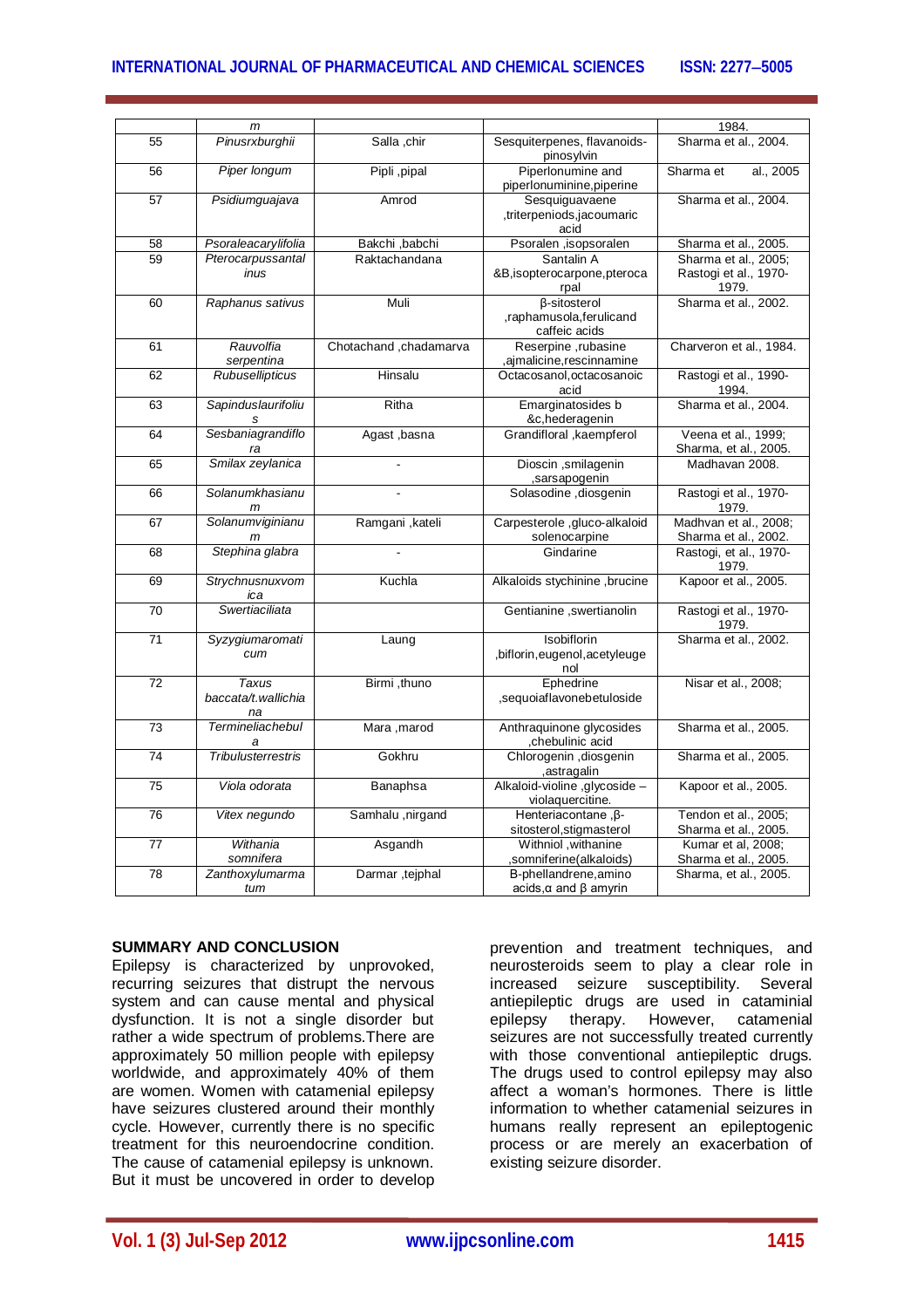It is suggested that because of repeated triggers due to withdrawl cycles, some women might develop epileptogenicity resulting in eatamenial epilepsy, while catamenial seizure exacerbation could be described to neurosteroid withdrawl in preexisting epileptic condition. However there is no validated model to prove this hypothesis on the development of catamenial seizures. Much has been learned about this disease, but there is much more that is yet to be learned.Many herbals and dietary supplements may predispose to seizures in individuals without epilepsy and worsen seizure control in those with epilepsy.After study of various books and generals we can say that: Some herbal medicines may have an anticonvulsant effect; however, none has been scientifically tested in randomized blinded controlled studies.

### **REFERENCES**

- 1. Sander JW and Shorvon SD. Epidemiology of the epilepsiesJ Neurol Neuosurg Psychiatry. 1996; 61:433-43.<br>2. Tripathi KD.
- 2. Tripathi KD. Essential medical pharmacology,  $5^{\text{th}}$  Edn, 2004;369-373, 405 - 423, 436-438.
- 3. Sharma JD, Dandiya PC, Baxter RM and Kandel SI. 1961. Pharmadynamical effects of asarone and β-asarone. Nature, London. 192;1299-1300.
- 4. Mukherjee PK, Kumar V, Mal M and Peter J. Acorus calamus, Sceintific validation of ayurvedic tradition from natural resources. Pha Bio. 2007;45(8):651-666.
- 5. Gupta AK, Sharma M, Tandon N. Reviews on Indian medicinal plants. Indian council of medical research, New Delhi 1(Abe-Alle). 2004;201(i):467.
- 6. Sharma PC, Yelne MB, Dennis TJ. Database on medicinal plants used in Central council for research in ayurveda & siddha,New Delhi. 2000;1:43, 79, 152, 336, 364, 394, 469, 496.
- 7. Kirtikar KR and Basu, BD. Indian medicinal plants. 1999;2(2):785-788.
- 8. Kapoor LD.Hand book of ayurvedic medicinal plants. Herbal reference library ,2005;37,72,310,317,339,335.
- 9. Saluja AK and Santani DD. Pharmacological screening of an ethanolic extract of defatted seeds of Annona squamosa.Int J Pharmacog. 1994;32:154-162.
- 10. Mukherjee PK, Kumar V, Mal M and Peter J. Acorus calamus, Sceintific validation of ayurvedic tradition from<br>
natural resources. Pha Bio. natural resources. 2007;45(8):651-666.
- 11. Rastogi RP, Ram P and Mehrotra BN.. Compendium of Indian medicinal plants. 1985-1989;4:56, 154, 173, 198, 262, 329, 505, 508, 623, 779.
- 12. Palker M and Kliger B. Buplerum for the treatment of epilepsy. Int J Chin Med.1984;1,55-8.
- 13. Rastogi RP, Ram P and Mehrotra BN. Compendium of Indian medicinal plants.1985-1989;4: 56, 154, 173, 198, 262, 329, 505, 508, 623, 779.
- 14. Almeida.Anticonvulsant effect of a nature compound α,β-epoxy carvone and its action on the nerve excitability. Neuroscience Letters. 2008;443(1):51- 55.
- 15. Gaitonde. Curr Med Pract .1957;1:169.
- 16. Hosseinzadeh H and Khosraran V. Anticonvulsant effects of aqueous and ethanolic extracts of Crocus sativus L. stigmas in mice. Arch Irn Med. 2002;5(1):44-47.
- 17. Bharal N, Sahaya K, Jain S, Mediratta PK and Sharma KK.Curcumin has anticonvulsant activity on increasing current electroshock seizures in mice. J Phyto Res. 2008;22(12):1660-1664.
- 18. Quitans..Phytochemical screening and anticonvulsant activity of Cymbogan winterianns Jowiyy (Poaceae) leaf essential oil in rodents. Int j Phyto and Phytopharmacol.2008.
- 19. Pal DK, Sahoo M and Mishra AK. Analgesic and anticonvulsant effects of saponin isolated from the syems of Opuntia vulgarisMill. In mice. Er Bu Drug Res. 2005;13,91-97.<br>Jesupillai M. Palanirelu
- 20. Jesupillai M, Palanirelu M, Rajamanickam V and Styanarayanan S. Anticonvulsant effect of Erythina indica Lam. Pharmacologyonline. 2008;3:744-747.
- 21. Ambawade SD, Kasture VS and Kasture SB. Anticonvulsant activity of Glycyrrhiza glabra. Ind J Pharmacog. 2002;34:251-255.
- 22. Kasture VS, Chopde CT and Deshmukh VK. Anticonvulsant activity of Albizzia lebbeck ,Hibiscus rosa sinenis and Butea monosperma in experimental animals. J Ethno. 2000;71(1-2):65-75.
- 23. Sonavane GS, Pallekar RC, Kasture VS and Ksature SB. Anticonvulsant